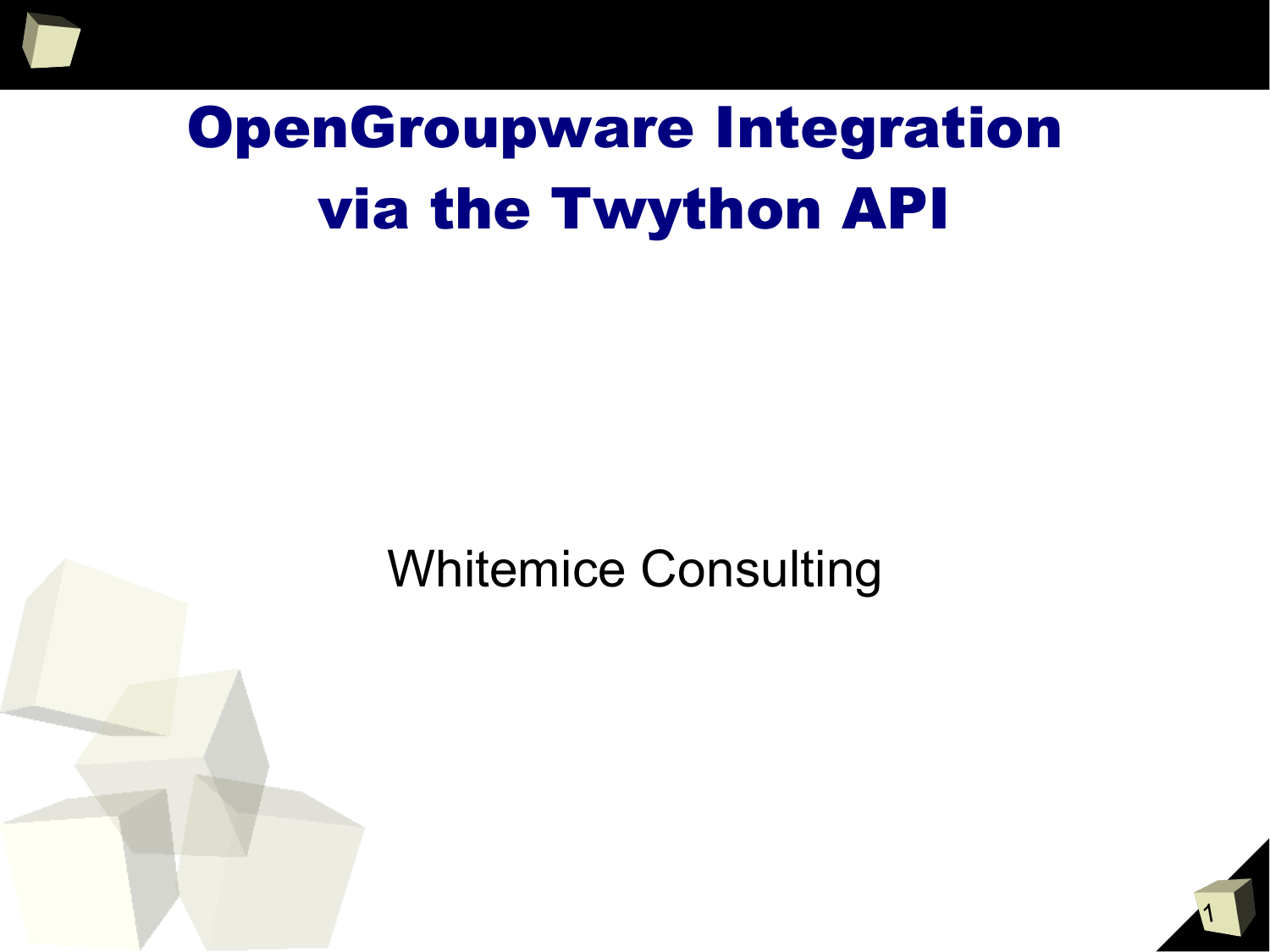Author: Ryan McGrath <ryan@venodesigns.net> License: MIT (non-viral!) Source: http://github.com/ryanmcgrath/twython Forum: http://groups.google.com/group/twython-talk Dependencies: simplejson

allure, or refusal to  $\sim$ perform an operation isually results in an  $H1T_{\rm P}$  $error$  (typically 403). Failure, or refusal to perform an operation usually results in an HTTP error (typically 403).

Use the source for GitHub! Several bugs have been fixed since 1.0.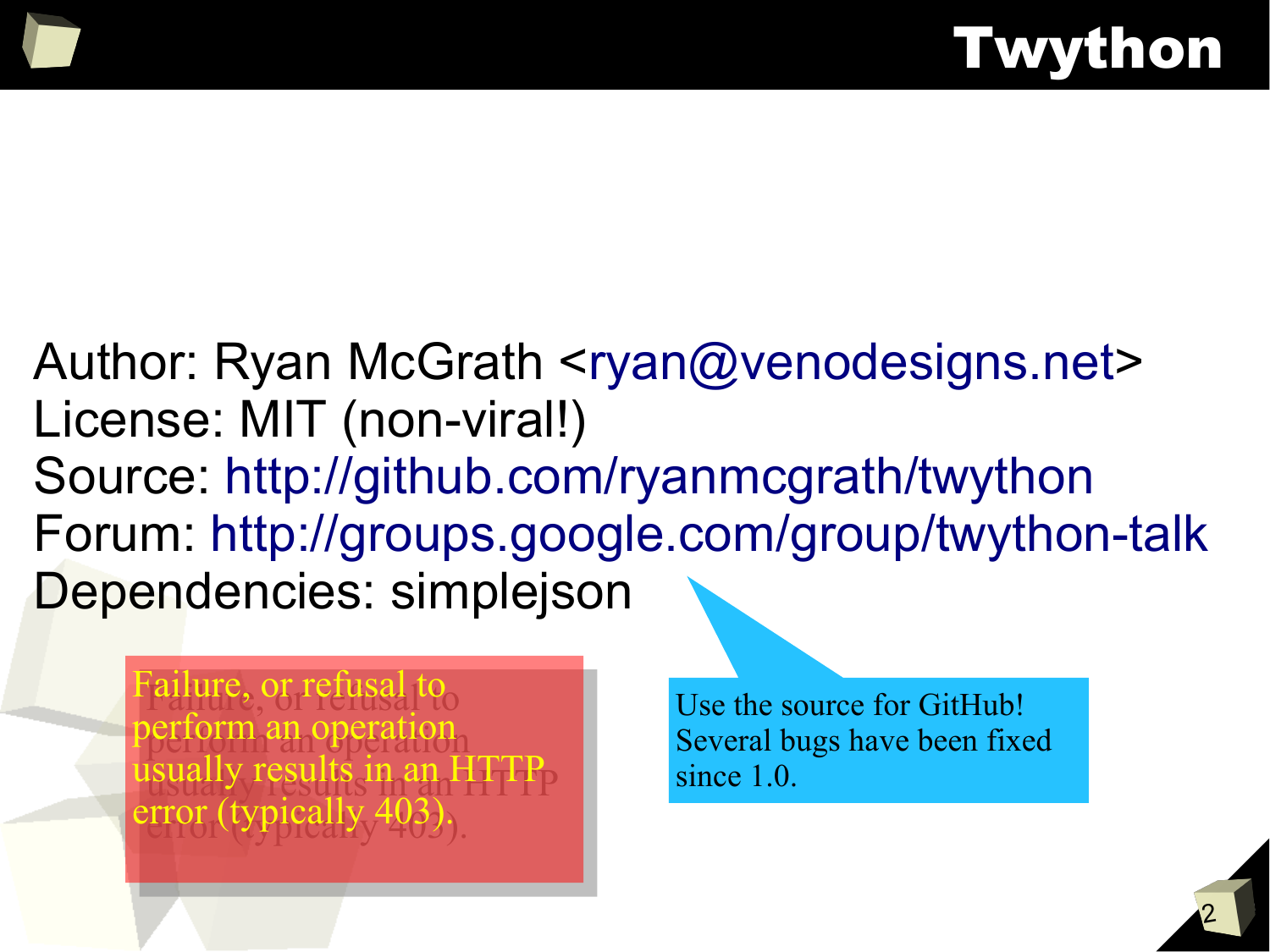



import twython.core as twython

```
Anonymous
twitter = twython.setup()
```

```
Basic Authentication
twitter = twython.setup(username="username", password="**************")
```

```
Basic Authentication w/Proxy
twitter = twython.setup(username="username", password="***************"
            proxyobj = {"username": "username",
                        "password": "password",
                         "host": "http://squid.example.com",
                         "port": 3128 })
```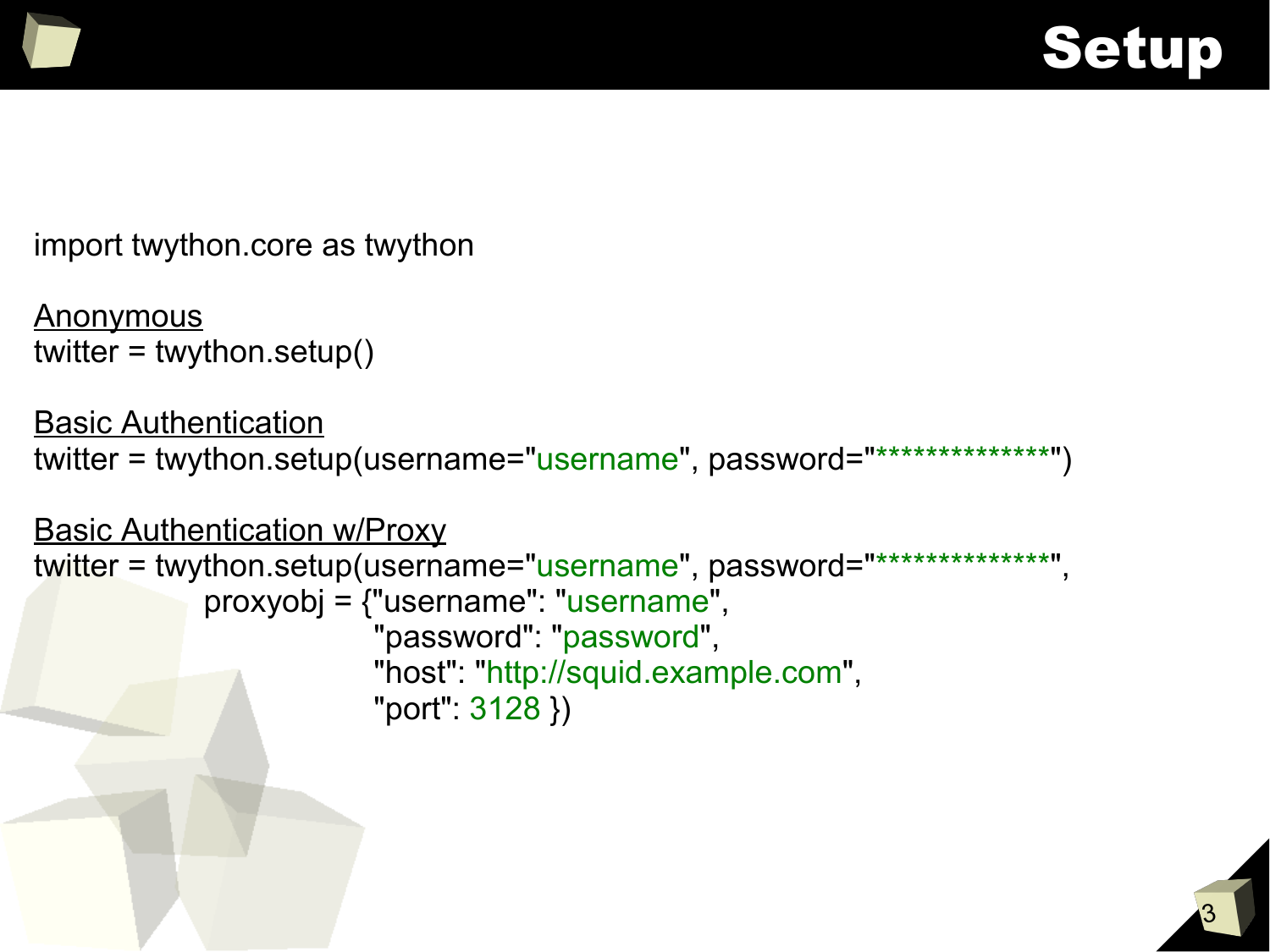### Current Trends

pprint.pprint(twitter.getCurrentTrends(excludeHashTags=False)) {'as\_of': 1262646127, 'trends': {'2010-01-04 23:02:07': [{'name': '#bewareof', 'query': '#bewareof'}, {'name': '#musicmonday', 'query': '#musicmonday'}, {'name': '#nowplaying', 'query': '#nowplaying'}, {'name': '#mm', 'query': '#mm'}, {'name': '#cbb7', 'query': '#cbb7'}, {'name': 'Apple Tablet', 'query': '"Apple Tablet"'}, {'name': '#alljokesaside', 'query': '#alljokesaside'}, {'name': 'Happy New Year', 'query': '"Happy New Year"'}, {'name': '#IfIWasTravisClark', 'query': '#IfIWasTravisClark'}, Quickly proves that no topic wethekings', of merit is ever the focus of  $#$ wethekings'}]} twitter users.

This is the default, set to True to exclude hashtags from trend results.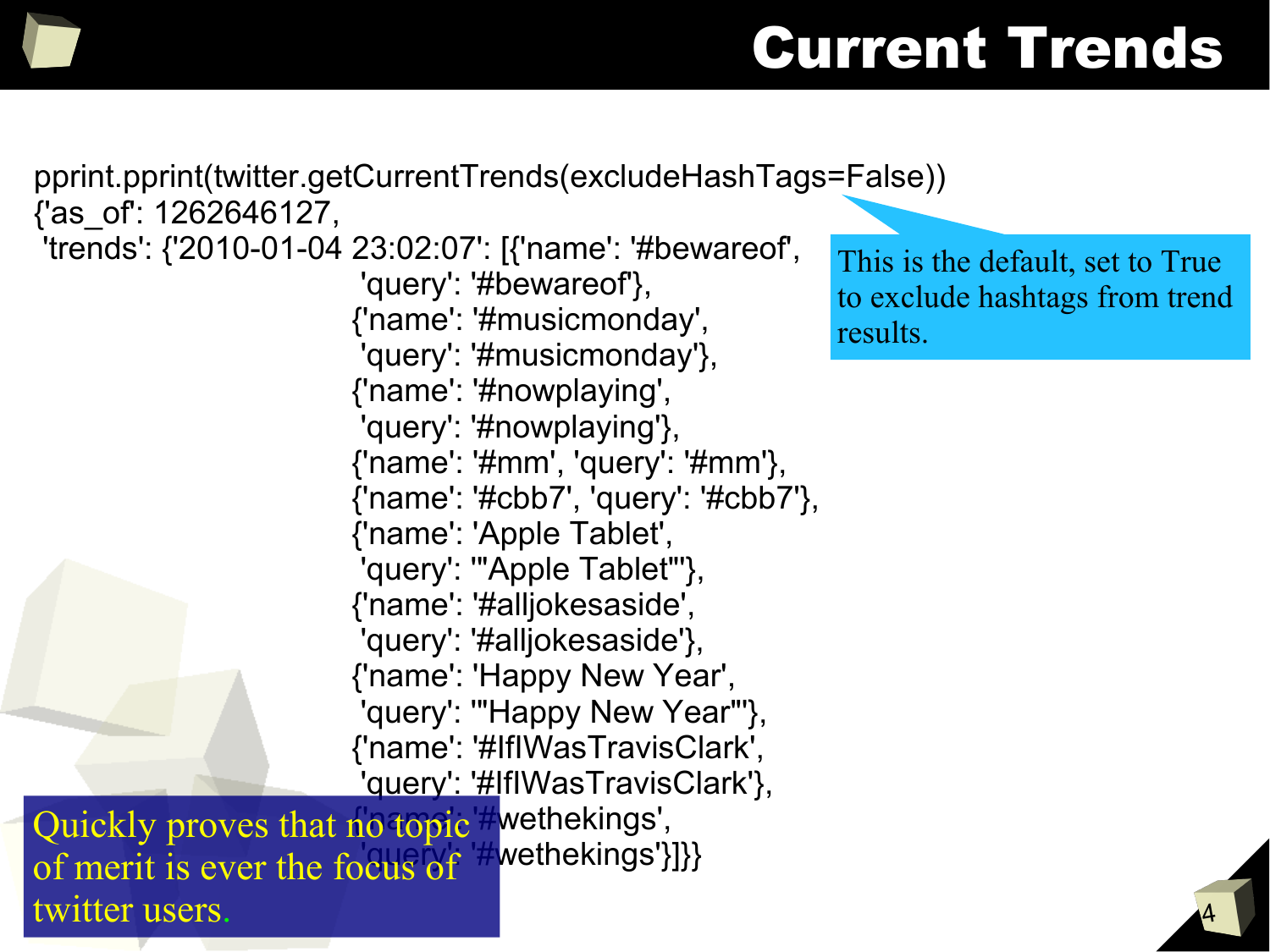## Daily Trends

```
5
pprint.pprint(twitter.getDailyTrends())
{'as_of': 1262646127,
'trends': { '2010-01-03 22:06': [{'name': '#ThugLife', 'query': '#ThugLife'},
               {'name': '#tobehonest', 'query': '#tobehonest'},
               {'name': '#tobehonest I', 'query': '"#tobehonest I"'},
               {'name': '#cbb7', 'query': '#cbb7'},
               {'name': '#nowplaying', 'query': '#nowplaying'},
               {'name': 'CBB', 'query': 'CBB'},
               {'name': 'Texans', 'query': 'Texans'},
               {'name': 'Giants', 'query': 'Giants'},
               {'name': 'Steelers', 'query': 'Steelers OR #Steelers'},
               {'name': 'Eagles', 'query': 'Eagles OR #Eagles'},
.....
               {'name': 'Avatar', 'query': 'Avatar'}],
'2010-01-03 23:06': [{'name': '#ToBeHonest', 'query': '#ToBeHonest'},
               {'name': '#thuglife', 'query': '#thuglife'},
               {'name': '#cbb7', 'query': '#cbb7'},
               {'name': '#tobehonest I', 'query': '"#tobehonest I"'},
               {'name': 'Sisqo', 'query': 'Sisqo'}].
.... }
                                                           Hourly trends so far for
                                                           The current day.
                     There is also a function getWeeklyTrends
```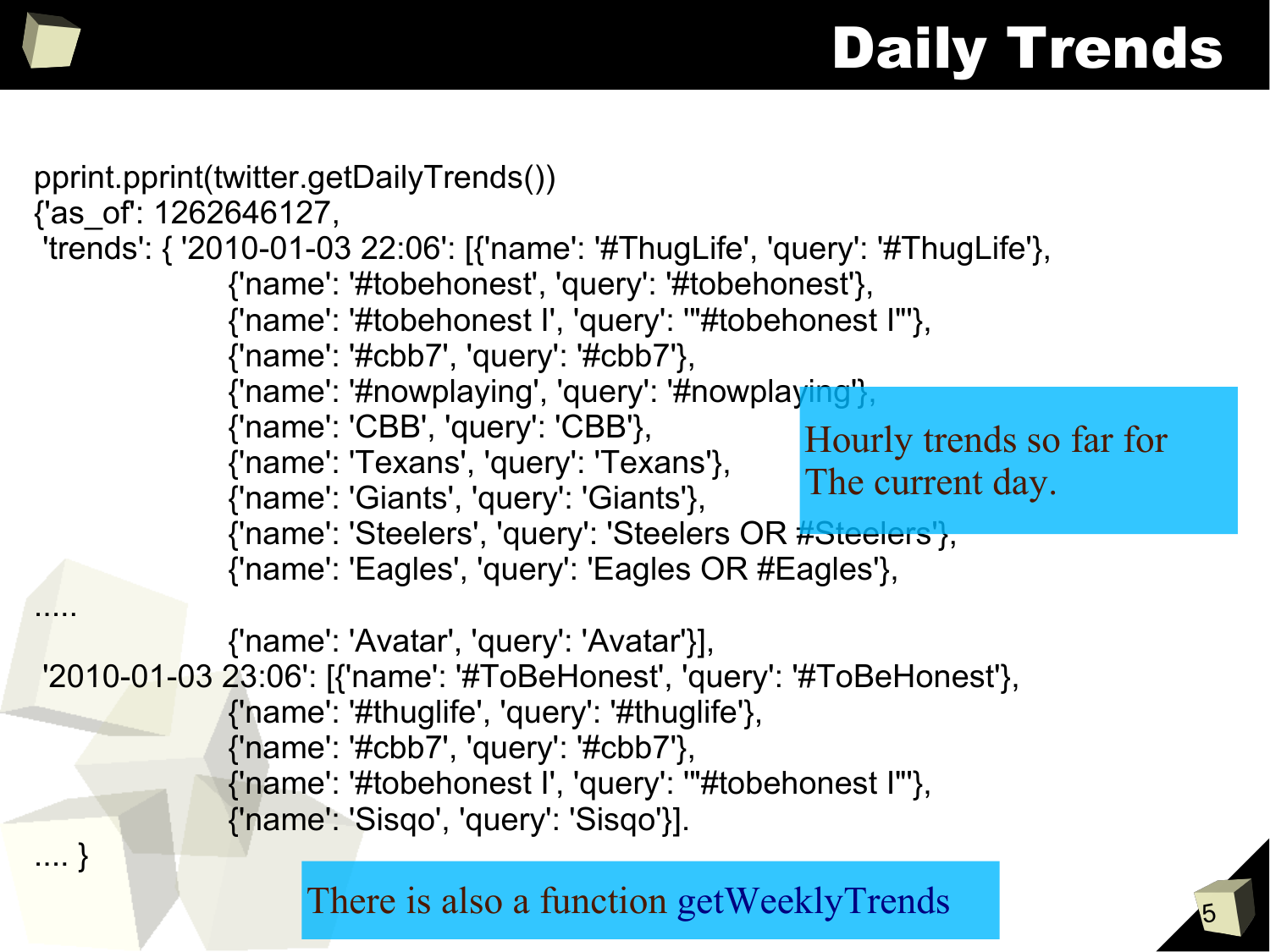#### Local Trends

#### **WOEId**

- ●Where-on-Earth-Id
- A stupid Yahoo psuedo-standard
	- Riddled with duplicates
	- http://

twitter.trendsByLocation('28340757') • Always fails with a 403 (Forbidden) error WOEId for Grand Rapids "Town"

Grand Rapids AP 42 53' N 85 31 W Grand Rapids 42.88 85.52

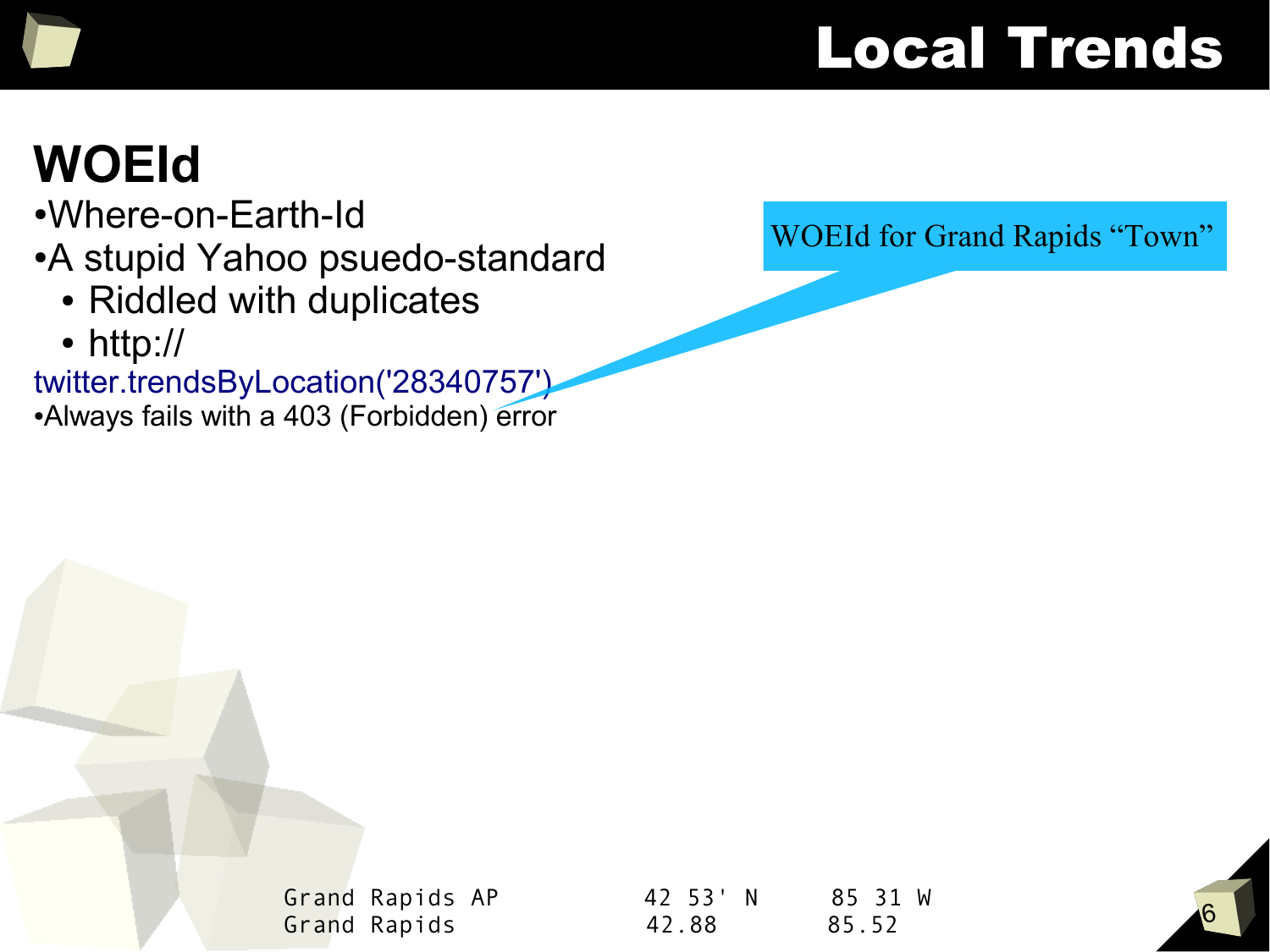

# Anatomy of a tweet

| {'created_at': 'Mon Jan 04 23:26:45 +0000 2010',<br>'favorited': False,<br>'geo': None,<br>'id': 7382938351L,<br>'in reply to screen name': None,<br>'in_reply_to_status_id': None,<br>'in_reply_to_user_id': None,<br>'source': ' <a href="http://www.myspace.com/sync" rel="nofollow">MySpace</a> ',<br>when they \u2026http://lnk.ms/5BLtz',<br>'truncated': False, | Tweet | Tweet text is Unicode!<br>'text': u'l know he smokes and drinks but i still like him no matter what  u r never to good for someone especially                                                                                                                                                                                                                                             |  |
|------------------------------------------------------------------------------------------------------------------------------------------------------------------------------------------------------------------------------------------------------------------------------------------------------------------------------------------------------------------------|-------|-------------------------------------------------------------------------------------------------------------------------------------------------------------------------------------------------------------------------------------------------------------------------------------------------------------------------------------------------------------------------------------------|--|
| 'user': {'created_at': 'Wed Jun 17 18:51:46 +0000 2009',<br>'description': None,<br>'favourites count': 2,<br>'followers count': 16,<br>'following': None,<br>'friends_count': 32,<br>'geo enabled': False,<br>'id': 48068885,<br>'location': None,<br>'name': 'ALEXIS CLARK',<br>'notifications': None,                                                               |       | <b>User Information</b><br>(included in every tweet)<br>'profile background color': 'FF6699',<br>'profile background image url': 'http://s.twimg<br>'profile background tile': True,<br>'profile image url': 'http://a3.twi<br>'profile link color': 'B40B43',<br>'profile sidebar border color': 'CC3366',<br>'profile sidebar fill color': 'E5507E',<br>'profile text color': '362720', |  |
| 'protected': False,<br>'screen name': 'ZIG 09',<br>'statuses count': 154,<br>'time_zone': None,<br>'url': None,<br>'utc offset': None,<br>'verified': False}}]                                                                                                                                                                                                         |       |                                                                                                                                                                                                                                                                                                                                                                                           |  |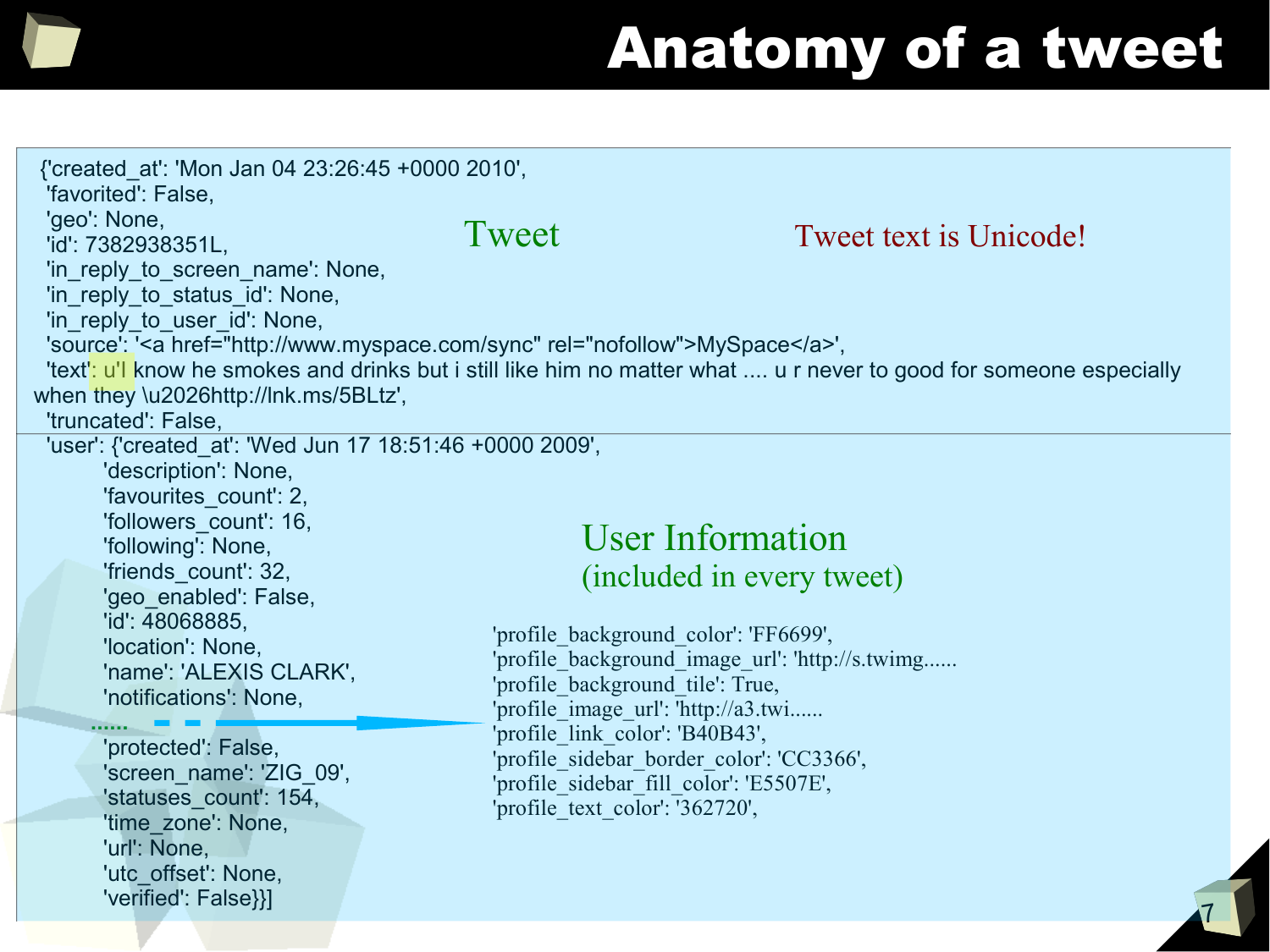#### Public Timeline

 $\lambda$ 

```
x = twitter.getPublicTimeline()
```
for y in x:

```
print u'{0}:{1}'.format(y.get('user').get('screen_name'), y.get('text'))
print
```
**csepic**:@KellyCDB Warm clothing is indeed the secret :) Wearing two pairs of pants right now, in fact

```
Nahtuhleexo:Hot chocolate + my bed + laptop + tv = a good time?
```
**Camwilson92**:#bringbackmike. RIP mike.

**chancechandler**:This new ubertwatter for crackberry's has got me goin... Damn technology and its integration into our lives. #bewareof my uberbar...

**lilmsreporter**:Putin (finally) has his shirt on in this holiday pic. Shocker! RT @guardiannews Medvedev and Vladimir Putin go skiing http://bit.ly/8twpsX

**ShinyBrownEyes**:Lydia has a pet bug. The pet bug's name is Victor. Victor is slow moving. He will stay with Lydia until spring.

**pingmicro**:Bono: ISPs should filter music, Steve Jobs should make cars http://ow.ly/16gzmq

**Nosakhare:"Common loved her, I wish I never met he, they see the out there no** left to treasure" Showing Out, The Clipse

**Tyboisosauve**:#notcute when u wearin ur friends pradas actin like there urs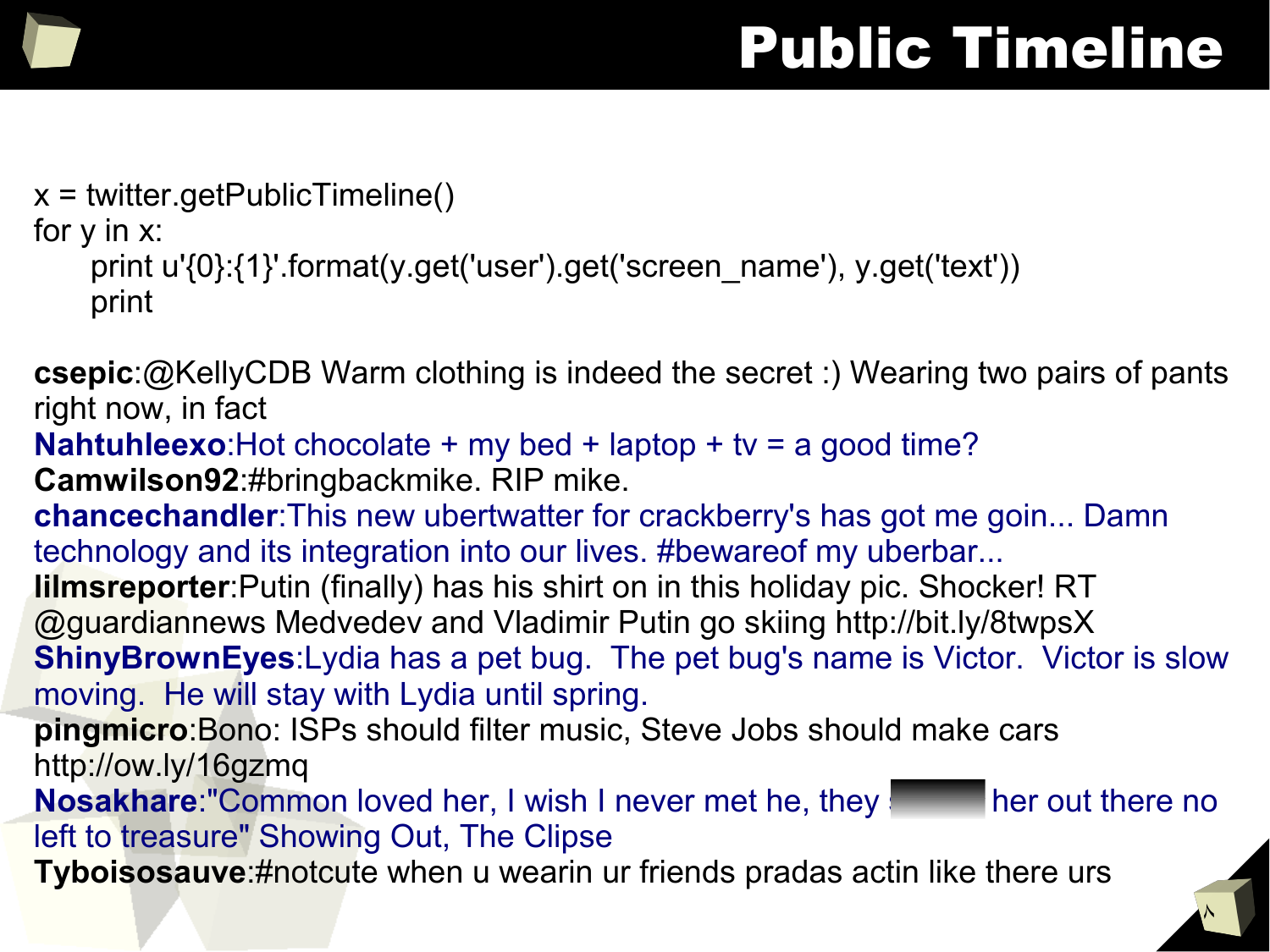#### Search

```
9
x = twitter.searchTwitter("forklift", rpp="10")
pprint.pprint(x)
{'completed_in': 0.024197,
'max_id': 7385831303L,
 The Latin Cool of Theory.<br>'next_page': '?page=2&max_id=7385831303<mark>since_id: Requests more recent tweet id#</mark>
'page': 1,
'query': 'forklift',
'refresh_url': '?since_id=7385831303&q=forklift',
'results': [{'created_at': 'Tue, 05 Jan 2010 01:00:30 +0000',
          'from_user': 'mentalmarketer',
          'from_user_id': 53735953,
          'geo': None,
          'id': 7385831303L,
          'iso_language_code': 'en',
         'profile image url': 'http://a1.twim.....',
         'source': '<a href=&quot;http://ubert......',
         'text': 'omg. saw a forklift manually hoisting & amp; positioning a merc in
place; tats hw we roll in taipei.',
          'to_user_id': None},
         ....],
'results_per_page': 10,
'sinceid: 0}
                                                   rpp = requests per page
                                                  lang = ISO 639-1 language
                                                  geocode: restrict searches geographically
                                                  showuser – True / False
```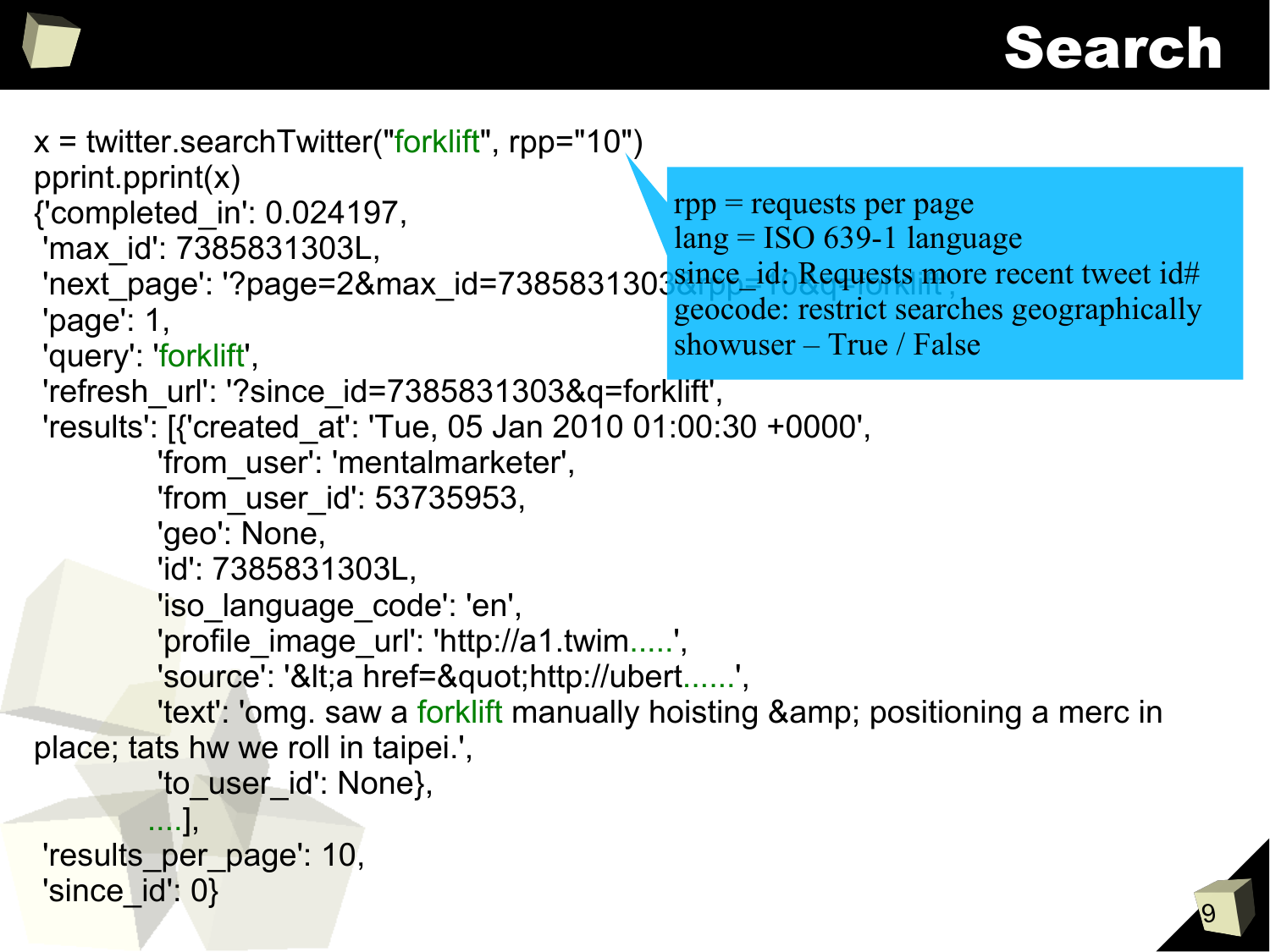#### TimeLines

#### **Common Options**

count: Number of tweets to retrieve since id: Requests more recent tweet id# max id: Requests tweets older than tweet id#

twitter.getFriendsTimeline(count="50") twitter.getUserTimeline(screen\_name='brousch', count='12') twitter.getHomeTimeline(count='12')

> Equivalent to what you see on the Twitter.Com homepage.

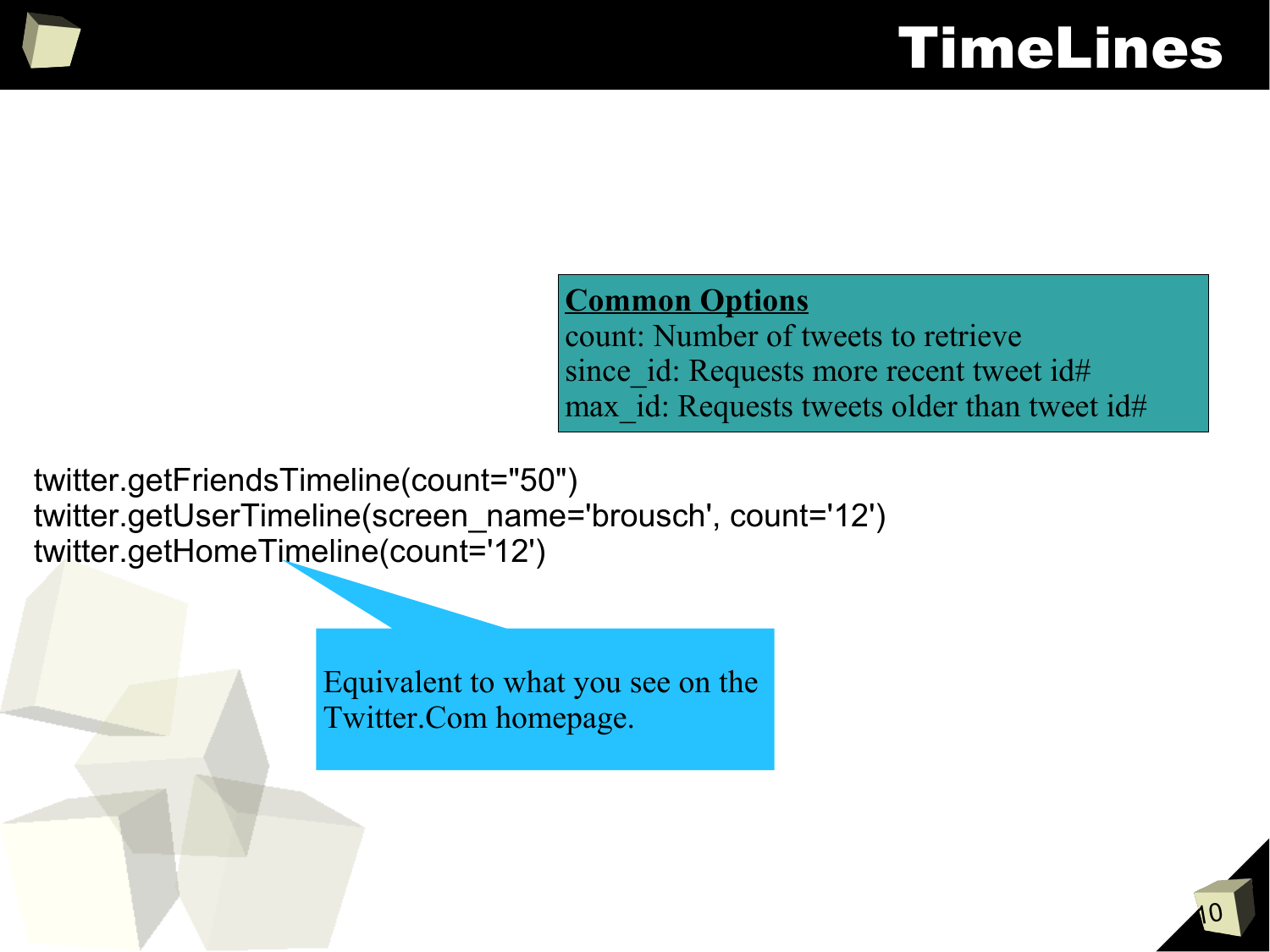## Tweeting & Untweeting

>>> twitter.updateStatus('OpenGroupware Coils is totally 31337!') {'favorited': False, 'truncated': False, 'text': 'OpenGroupware Coils is totally 31337!', 'created\_at': 'Sun Jan 10 15:24:24 +0000 2010', 'source': '<a href="http://apiwiki.twitter.com/" rel="nofollow">API</a>', 'in\_reply\_to\_status\_id': None, 'in reply to screen name': None, 'in reply\_to\_user\_id': None, 'geo': None, 'id': 7595278939L, 'user': {'id': 98055184, 'verified': False, 'profile\_sidebar\_fill\_color': 'e0ff92', 'profile text color': '000000', 'followers count': 1, 'protected': False, 'location': None, 'profile\_background\_color': '9ae4e8', 'utc\_offset': None, 'statuses\_count': 1, 'description': None, 'friends\_count': 0, 'profile\_link\_color': '0000ff', 'profile\_image\_url': 'http://s.twimg.com/a/1262981812/images/default\_profile\_3\_normal.png', 'notifications': False, 'geo\_enabled': False, 'profile\_background\_image\_url': 'http://s.twimg.com/a/1262981812/images/themes/theme1/bg.png', 'screen\_name': 'opengroupware', 'profile\_background\_patrieve.comple.tweet.by.id#1. 0, 'name': 'OpenGroupware', 'url': None, 'created\_att: 'Sung Civica by Id" 1000 2009', 'time\_zone': None, 'profile\_sidebar\_border\_color': '87bc44', 'following': False}} >>> twitter.showStatus(7595278939L) {'favorited': False, 'truncated': False, 'text': 'OpenGroupware Coils is totally 31337!'... >>> twitter.destroyStatus(7595278939L) Retrieve a single tweet by id#

Delete a tweet by id#

11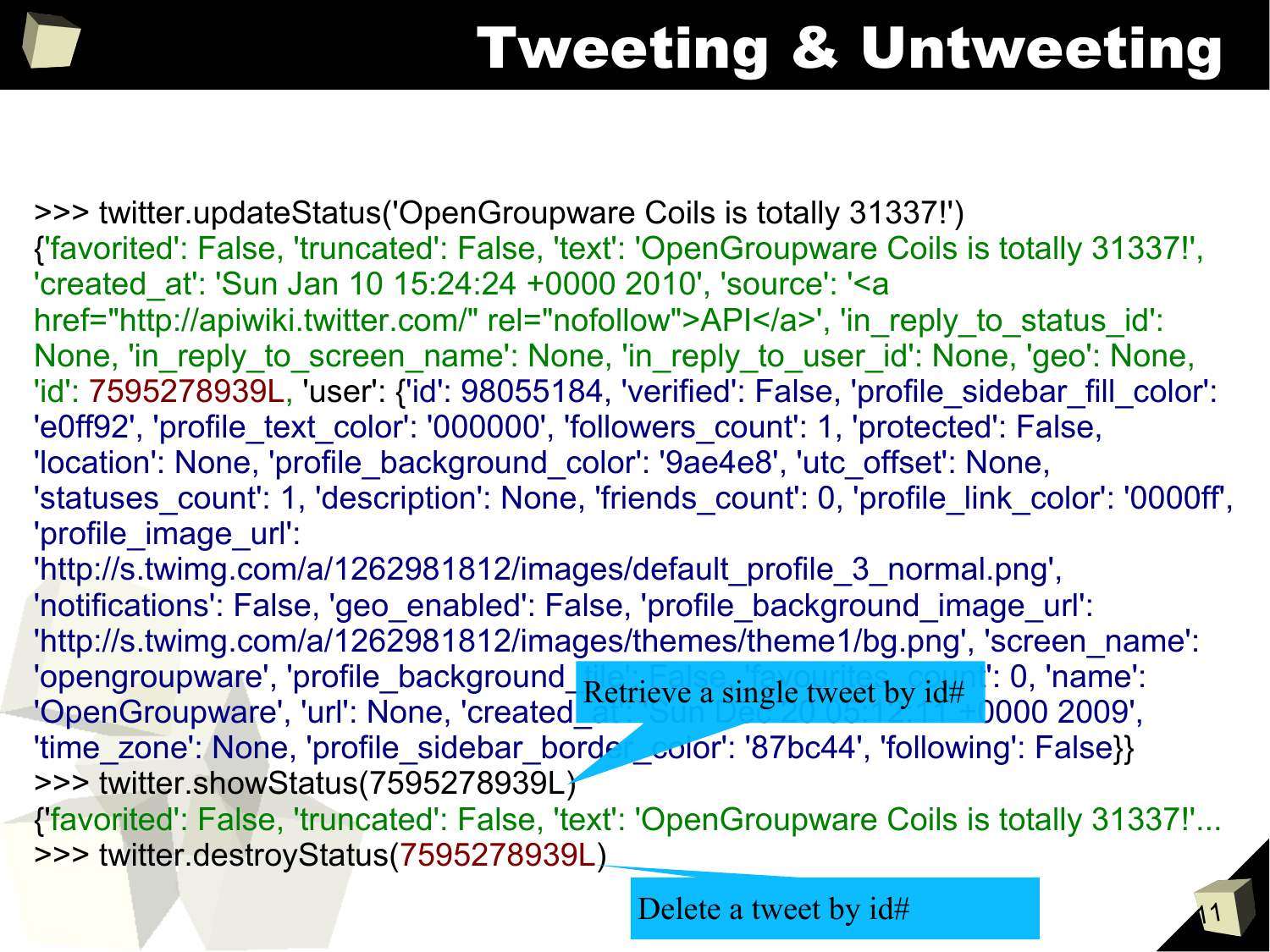

#### twitter.updateStatus(*message*,

in reply to status id=*{long}*, latitude=*{float: -180 ... +180, (east is positive)}*, longitude=*{float: -180 ... +180, (east is positive)}*)

- •The id (as in @username) of the user who created the in\_reply\_to\_status\_id tweet must be mentioned in the message text or the in reply to status id value will be ignored.
- •latitude and longitude must be numeric and within valid ranges, must both be specified, and geo enabled enabled or these values will be ignored.

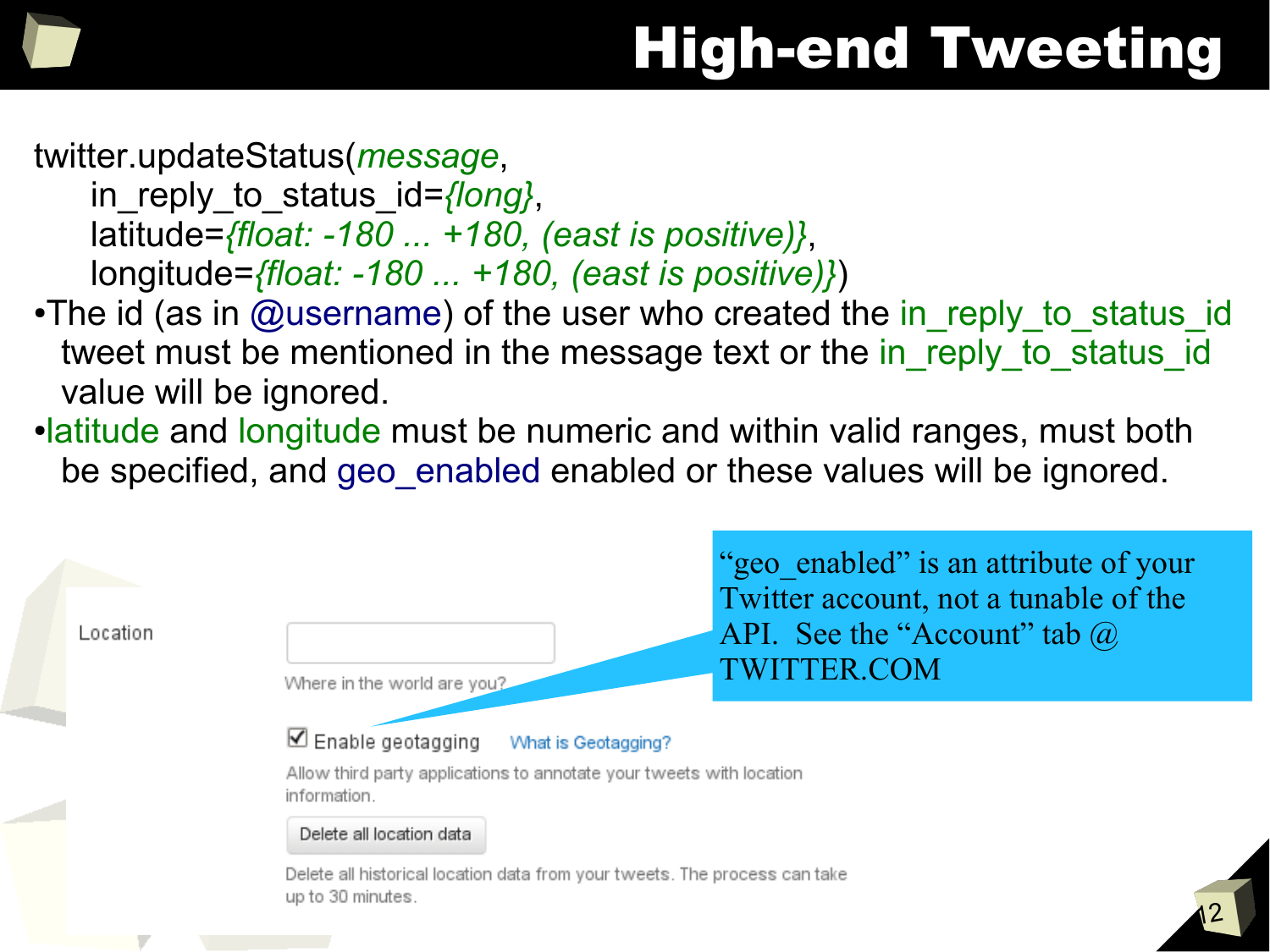#### Check your limits

Twitter applies rate-limits to accounts; so your 100+ users can't just use your corporate account directly (see OpenGroupware Coils slides later).

>>> rateLimit = twitter.getRateLimitStatus() >>> pprint.pprint(rateLimit) {'hourly\_limit': 150, 'remaining\_hits': 144, 'reset\_time': 'Mon Jan 11 01:37:34 +0000 2010', 'reset\_time\_in\_seconds': 1263173854}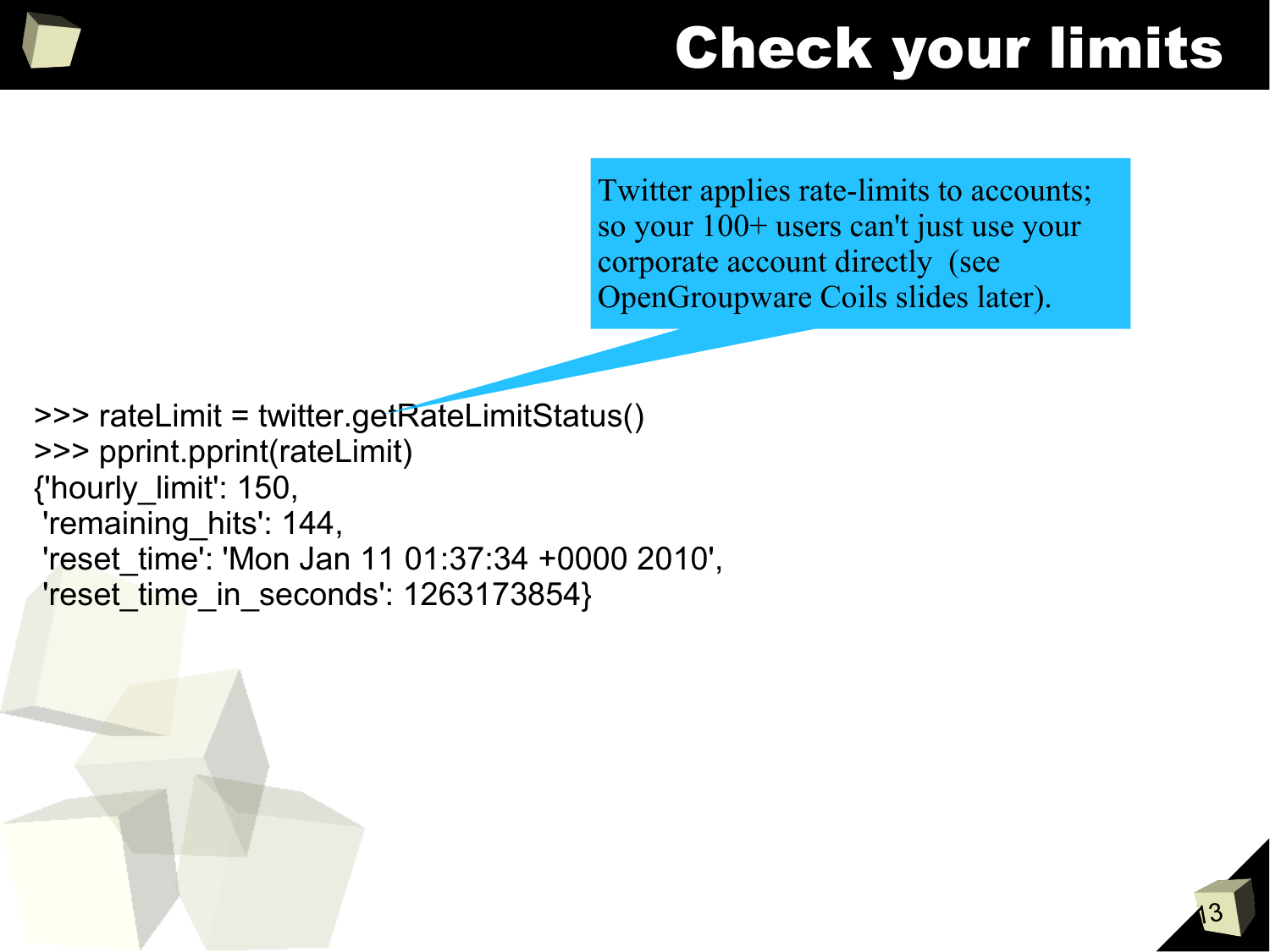## Who Follows?

>>>x = twitter.getFollowersIDs(screen\_name='whitemice')

>>>print x

{'previous\_cursor': 0, 'ids': [94394652, 98888365, 30067899, 21030604, 33689629, 16617528, 31620726, ....], 'next\_cursor': 0}

>>> for y in x.get('ids'):

- $\ldots$  z = twitter.showUser(y)
- print u'{0}: {1}'.format(z.get('name'), z.get('description'))

... rickhopkins: Christ Follower. Husband. Father. Son. Brother. Friend. Musician. Web Geek. Get profile information about the

Jerry Albright: 260-347-1715 IT and Engine specified user (by id#). Midwest. Developer of Verbal Summary - easily add audio to your resume!

Atomic Object: We build ridiculously good custom software for startups, huge companies, and everyone in-between.

Ben Rousch:

.....

tkaefer: Developers, Developers, Developers, Developers, Developers, Developers, Developers, Developers, Developers ... But Linux

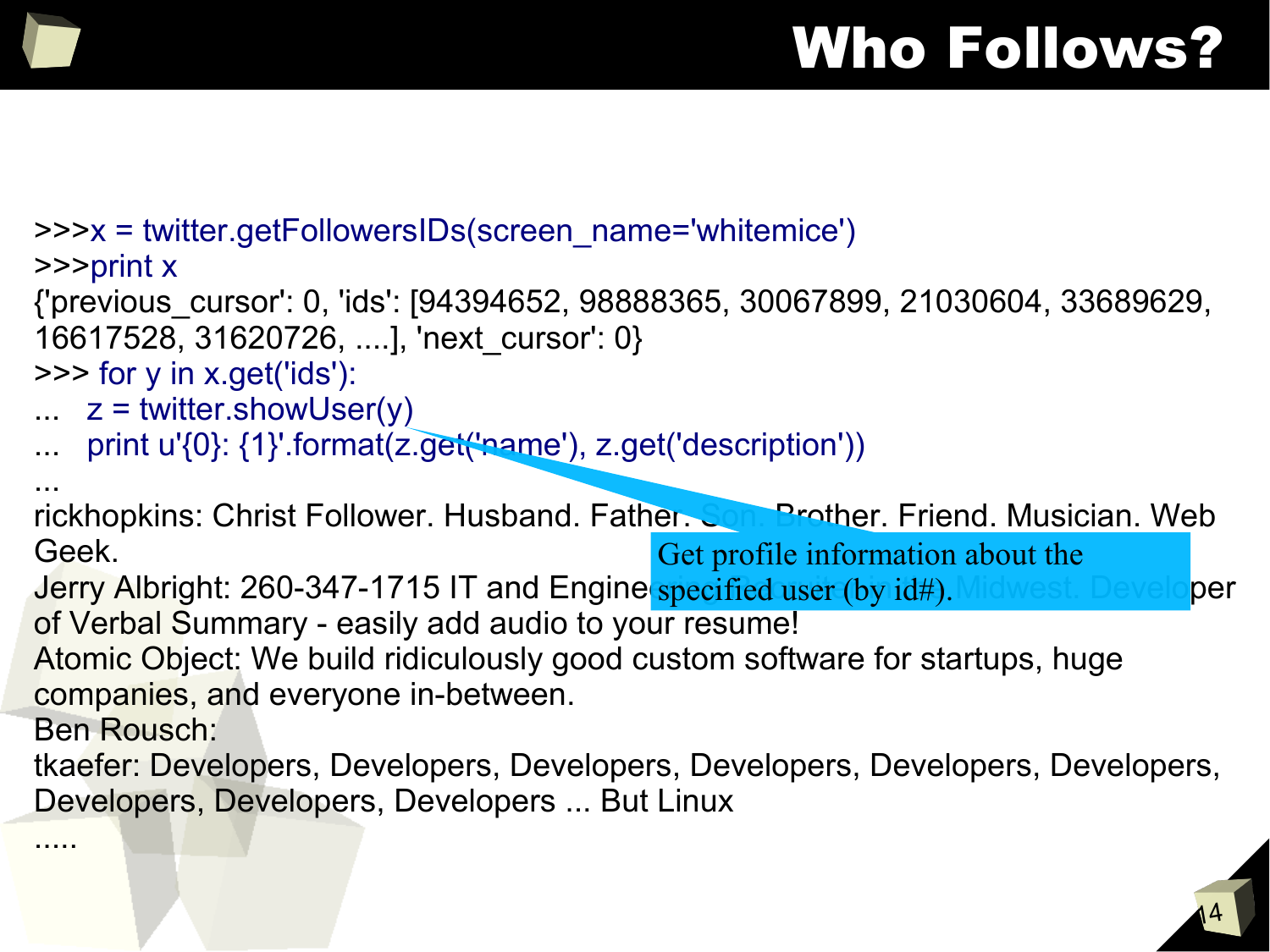#### Follow / Unfollow

```
>>> twitter.createFriendship(15372406, follow=True)
{'id': 15372406, 'name': 'whitemice', }
>>> twitter.getFriendsIDs('opengroupware')
{'previous_cursor': 0, 'ids': [15372406], 'next_cursor': 0}
>>> twitter.destroyFriendship(15372406)
{'id': 15372406, 'name': 'whitemice', }
>>> twitter.getFriendsIDs('opengroupware')
{'previous_cursor': 0, 'ids': [], 'next_cursor': 0}
>>>
```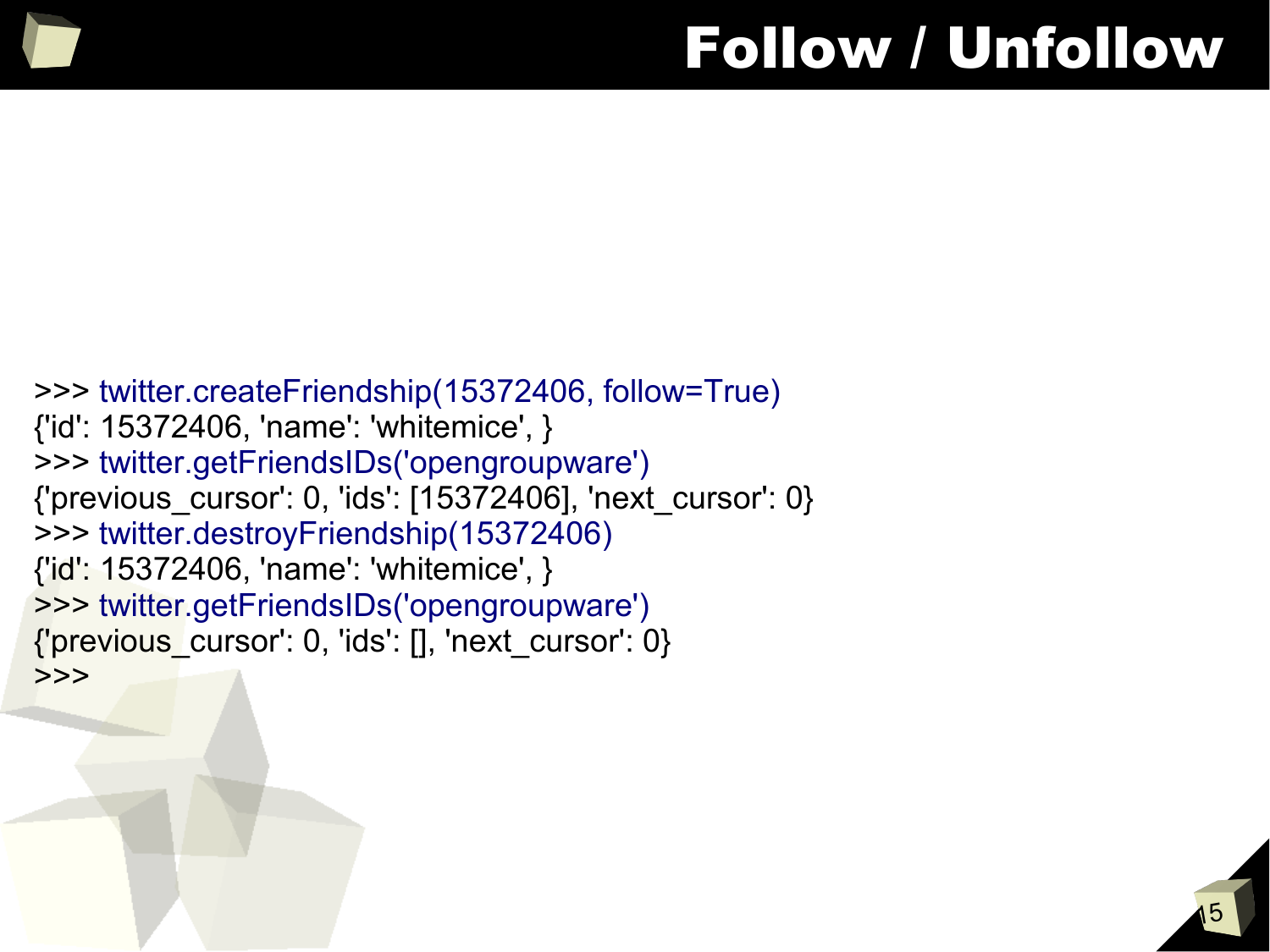# More Twython...

#### Searches

- •getSavedSearches •showSavedSearch
- •createSavedSearch •destroySavedSearch
- Lists
- •showl ists
- •getListMemberships
- ●createList
- ●updateList
- ●deleteList
- •getListTimeLine
- •getSpecificList
- ●addListMember
- •getListMembers
- •removeListMember
- ●isListMember
- ●subscribeToList ●unsubscribeFromList ●isListSubscriber

#### **Trends**

- •availableTrends
- •trendsByLocation
- **Messaging**
- •destroyDirectMessage•
- •sendDirectMessage
- •getSentMessages
- •getDirectMessages
- •destroyStatus
- ●updateStatus
- •showStatus
- •getFriendsStatus
- ●retweetedToMe
- ●retweetedByMe
- ●retweetedOfMe
- ●reTweet
- •getUserTimeline
- •getUserMentions
- **Users**
- ●showUser
- •searchUsers

#### Profile

- updateProfileBackgroundImage
- updateProfileImage
- getBlockedIDs
- getBlocking
- checkIfBlockExists
- destroyBlock
- createBlock
- getFollowersIDs
- getFriendsIDs
- notificationLeave
- notificationFollow
- destroyFavorite
- createFavorite
- getFavorites
- updateProfile
- updateDeliveryDevice
- showFriendship
- checkIfFriendshipExists
- createFriendship
- destroyFriendship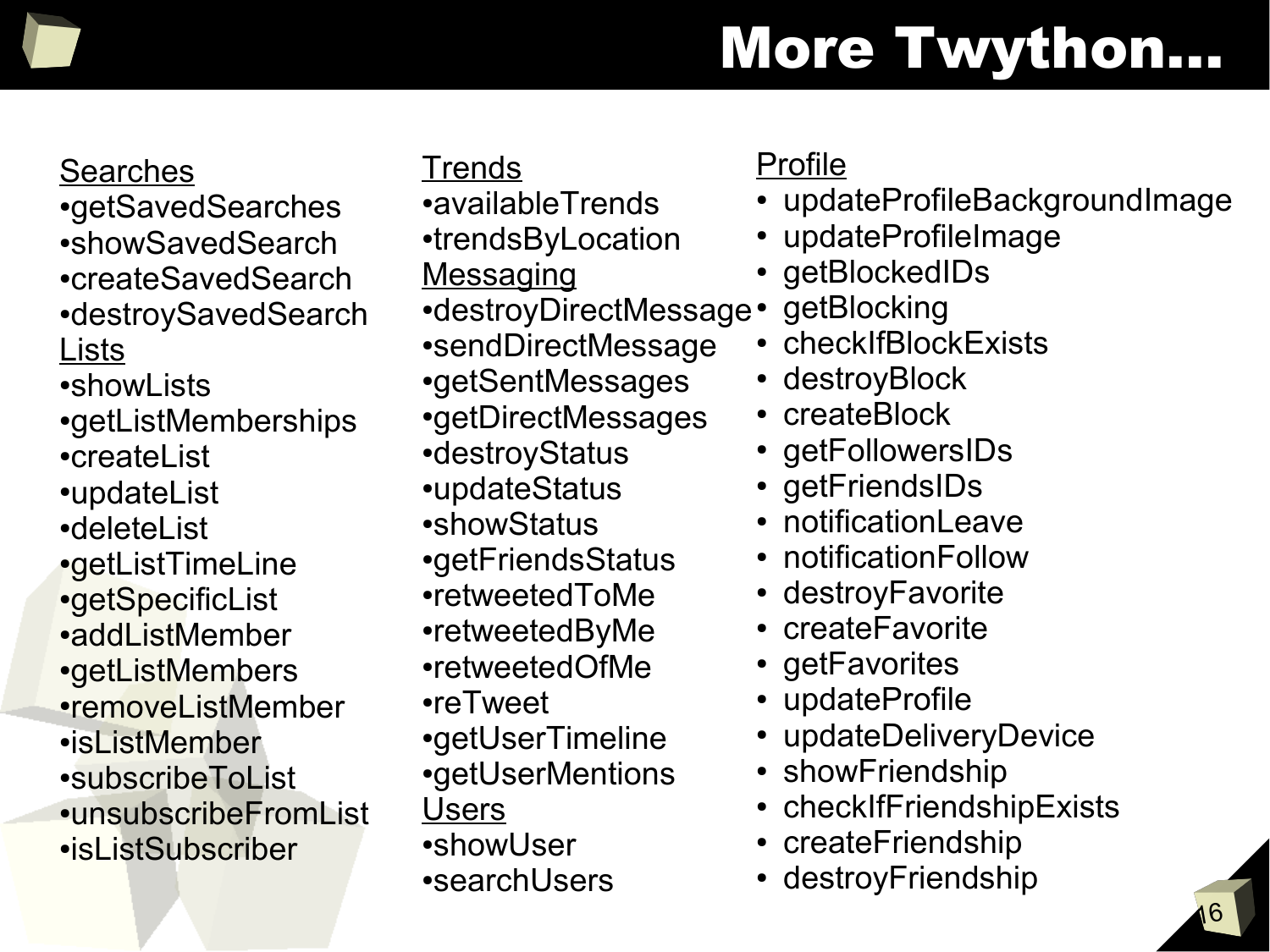{

}

# Coils: Configuration

\$ Defaults write NSGlobalDomain PYTwitterProfiles '{ default = *xxxxxxxxx*; *xxxxxxxx* = { password = "\*\*\*\*\*\*\*\*\*\*\*\*\*\*"; "username" = "\*\*\*\*\*\*\*\*\*\*\*\*\*\*"; }; }; \$ Defaults read NSGlobalDomain PYTwitterProfiles

| $default = xxxxxxxx;$                | Name of the profile that will be |
|--------------------------------------|----------------------------------|
| $XXXXXXX = \{$                       | used by the content plugin.      |
| $password = \frac{************}{*}.$ | Define as many profiles as you   |
| $username = \frac{************}{*}$  | need.                            |
|                                      |                                  |

\$ Defaults write LSHTTPProxy '{ host = "squid.example.com"; password = \*\*\*\*\*\*; port = 3128; username = \*\*\*\*\*\*\*\*\*\*\*\*\*\*\*\*\*\*\*\*; };' \$ Defaults read NSGlobalDomain LSHTTPProxy

```
 host = "squid.mormail.com";
 password = *************************;
 port = 3128;
username = **************************;
```
If required, make sure your HTTP proxy server is correctly configured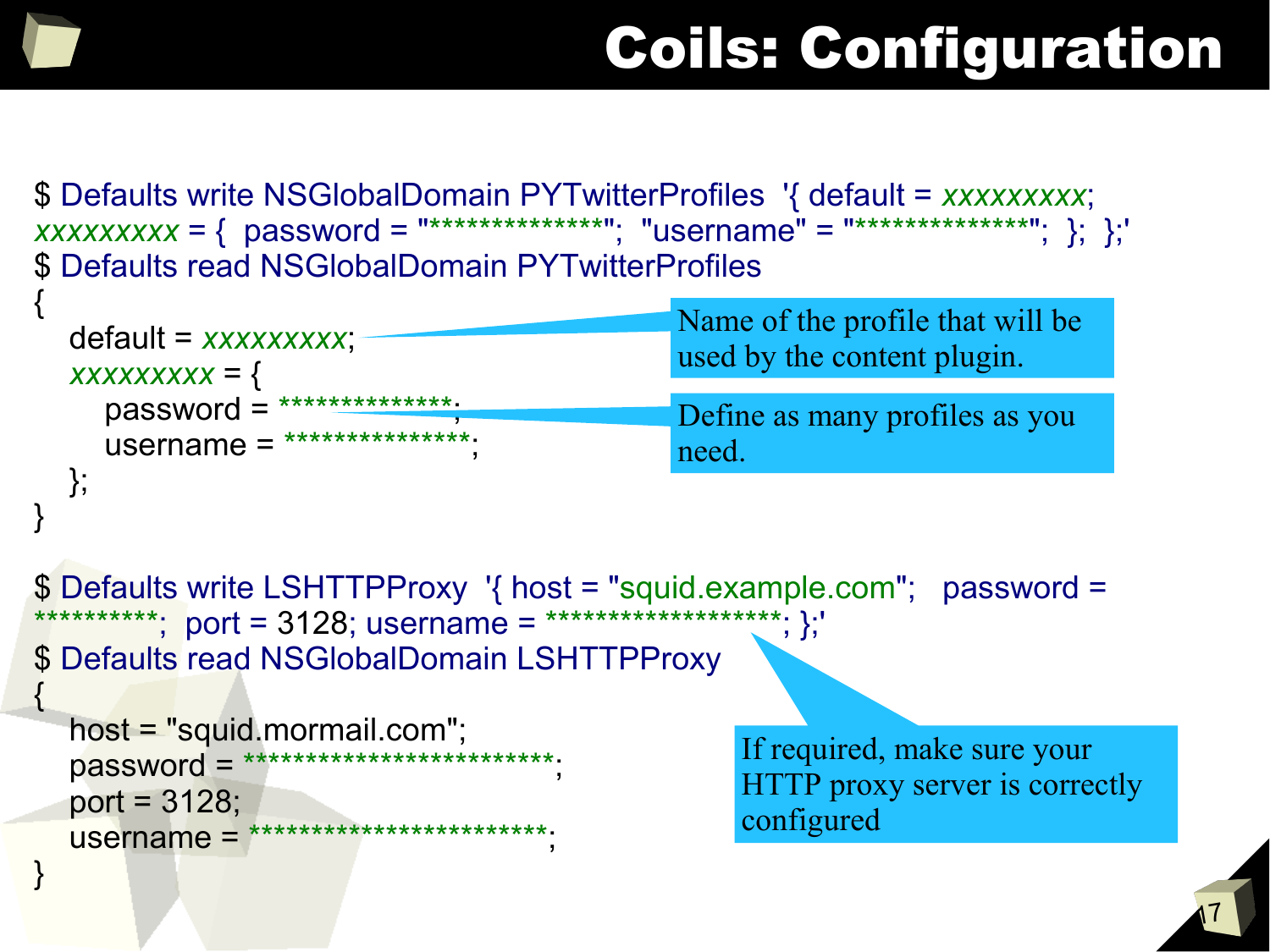## Coils: Logic

coils.logic.twitter provides Logic Command objects for performing Twitter operations such as retrieving timelines and posting status updates. Authentication is managed by selecting one of the defined profiles.

18 Logic caches timelines and user information for performance and to avoid hitting Twitter rate limits. from coils.core import \* initialize\_COILS() ctx = AdministrativeContext() ctx.run\_command('twitter::get-public-timeline', profile='opengroupware') ctx.run\_command('twitter::get-user-timeline', profile='opengroupware', screenname='whitemice') ctx.run\_command('twitter::tweet', profile='opengroupware', text=u'And the cow jumper over the moon')